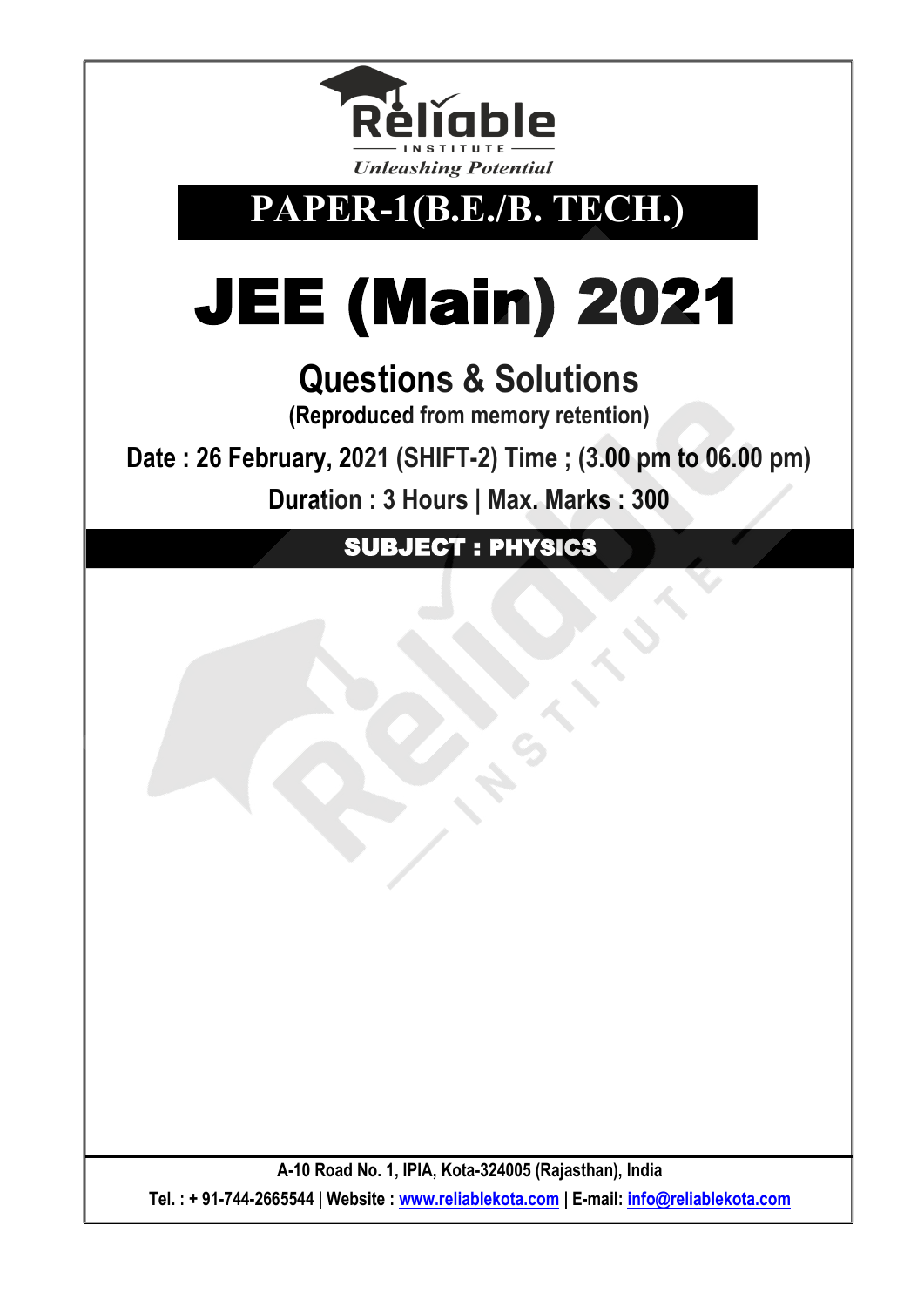

#### PHYSICS

**1.** Which of the following graph represents the relation between velocity and displacement for a body performing SHM.

(1) Ellipse (2) Circle (3) Hyperbola (4) Helix

**Ans. (1) Sol.**  $v = \omega \sqrt{A^2 - x^2}$ 2  $\mathbf{v}^2$  $\frac{v^2}{r^2} + \frac{x^2}{\Delta^2} = 1$  $A^2\omega^2$   $A$  $+\frac{\Delta}{\sqrt{2}}=1$  $\omega$ 

 $\therefore$  Ellipse is the correct graph.

- **2.** Statement (1) :- Time period of second's pendulum is 1 sec. **Statement (2) :-** Time taken between two extreme positions in second's pendulum is 1 sec.
	- (1) Statement (1) is correct, statement-(2) is correct but not correct explanation.
	- (2) Statement (1) is correct, statement (2) is correct and it is correct explanation.
	- (3) Statement (1) is correct, statement (2) is wrong.
	- (4) Statement (1) is wrong and statement (2) is also wrong.

#### **Ans.** (1)

**3.** A particle is thrown in air, following trajectory  $y = \alpha x - \beta x^2$ , where  $\alpha$  and  $\beta$  are constant, x and y are horizontal line and vertical line respectively. It's angle of projection ........................ and maximum height ................?

(1) 
$$
\tan^{-1}(\alpha)
$$
,  $\frac{4\alpha^2}{\beta}$  (2)  $\tan^{-1}(\alpha)$ ,  $\frac{\alpha^2}{4\beta}$  (3)  $\tan^{-1}(\beta)$ ,  $\frac{\beta^2}{4\alpha}$  (4)  $\tan^{-1}(\beta)$ ,  $\frac{\beta}{4\alpha}$ 

#### **Ans. (2)**

**Sol.** For 
$$
y_{\text{max}} \Rightarrow \frac{dy}{dx} = \alpha - 2\beta x = 0
$$
  
\n $x = \frac{\alpha}{2\beta}$   
\n $y_{\text{max}} = H_{\text{max}} = \alpha \times \frac{\alpha}{2\beta} - \beta \left(\frac{\alpha}{2\beta}\right)^2$   
\n $= \frac{\alpha^2}{2\beta} - \frac{\alpha^2}{4\beta} = \left(\frac{\alpha^2}{4\beta}\right)$   
\n $2x = R = \frac{\alpha}{\beta} = \frac{2u^2 \sin \theta \cos \theta}{g}$   
\n $H = \frac{\alpha^2}{4\beta} = \frac{u^2 \sin^2 \theta}{2g}$   
\n $\tan \theta = \alpha$   
\n $\theta = \tan^{-1}(\alpha)$ 

|                   | Address: 'Reliable Institute', A-10 Road No.1, IPIA, Kota-324005 (Raiasthan), INDIA |  |
|-------------------|-------------------------------------------------------------------------------------|--|
| Relighiel         | visit us at: www.reliablekota.com, Email: info@reliablekota.com                     |  |
| $-$ INSTITUTE $-$ | Call us: +91-744-2665544                                                            |  |
|                   |                                                                                     |  |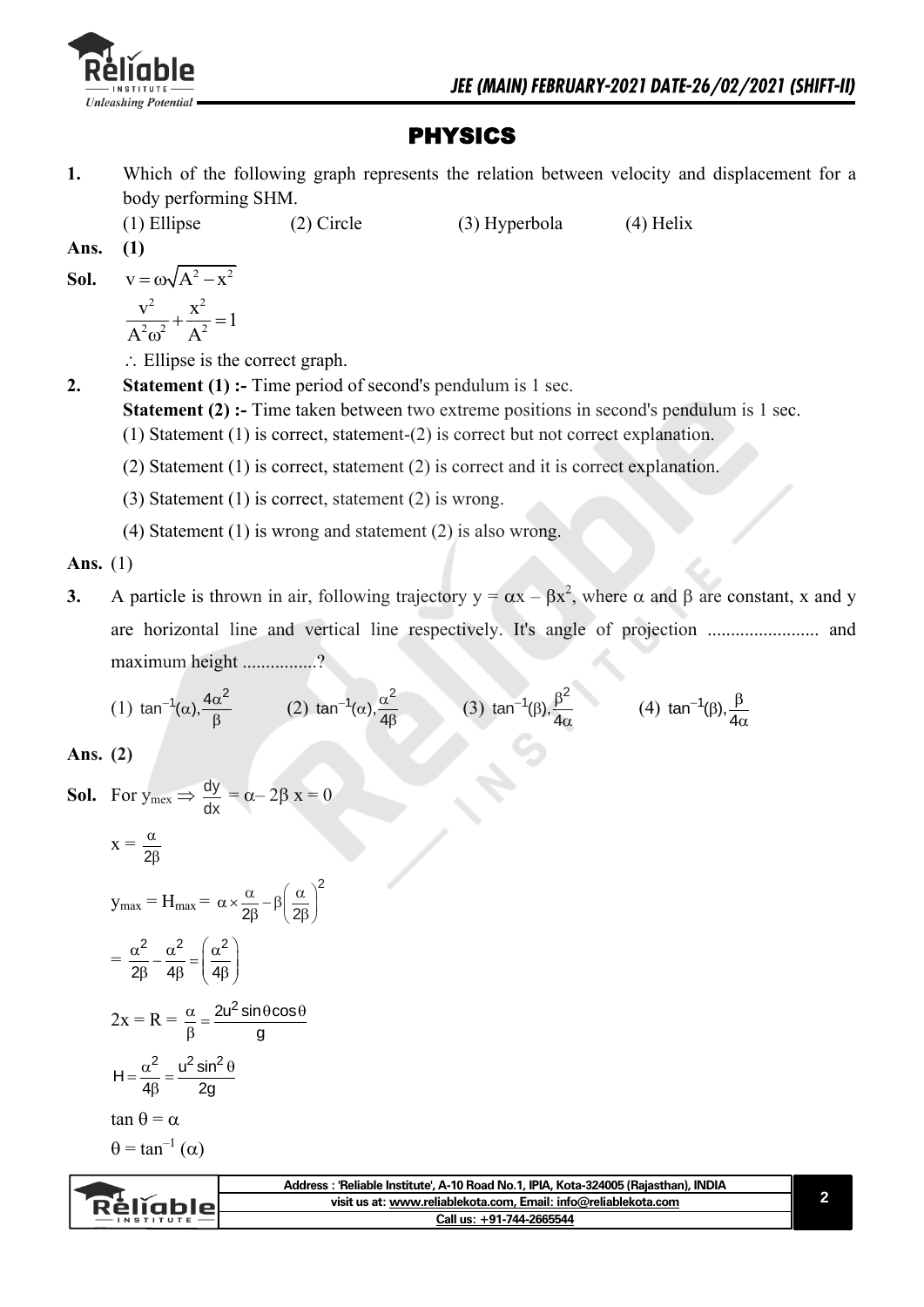

**4.** Cord is wrapped around a wheel in vertical plane and it can rotate about horizontal axis. At the end of string a block of weight mg is attached. System is released from rest. Find square of angular frequency when block descends by height h.

(1) 
$$
\frac{2mgh}{1+mR^2}
$$
 (2)  $\frac{mgh}{1+2mR^2}$  (3)  $\frac{2mgh}{1+2mR^2}$  (4)  $\frac{mgh}{1+mR^2}$   
\n**Sol.**  $\left(\prod_{\substack{n=1 \text{odd } n \text{ odd}}}^{R}$   
\n $\frac{mgh}{1+mR^2}$  (5)  $\frac{2mgh}{1+2mR^2}$  (6)  $\frac{1}{1+mR^2}$   
\n**Sol.**  $\left(\prod_{\substack{n=1 \text{odd } n \text{ odd}}}^{R}$   
\n $mgh$   
\n $mgh$   
\n $mgh$   
\n $mgh$   
\n $mgh$   
\n $mgh$   
\n $mgh$   
\n $mgh$   
\n $mgh$   
\n $mgh$   
\n $mgh$   
\n $mgh$   
\n $mgh$   
\n $mgh$   
\n $mgh$   
\n $mgh$   
\n $mgh$   
\n $mgh$   
\n $mgh$   
\n $mgh$   
\n $mgh$   
\n $mgh$   
\n $mgh$   
\n $mgh$   
\n $mgh$   
\n $mgh$   
\n $m^2$   
\n $m^2$   
\n $m^2$   
\n $m^2$   
\n $m^2$   
\n $m^2$   
\n $m^2$   
\n $m^2$   
\n $m^2$   
\n $m^2$   
\n $m^2$   
\n $m^2$   
\n $m^2$   
\n $m^2$   
\n $m^2$   
\n $m^2$   
\n $m^2$   
\n $m^2$   
\n $m^2$   
\n $m^2$   
\n $m^2$   
\n $m^2$   
\n $m^2$   
\n $m^2$   
\n $m^2$   
\n $m^2$   
\

**5. H**-atom is free to move and it's electron is in state  $n = 5$ . Find recoil speed of atom when electron jumps from  $n = 5$  to  $n = 1$ 

(1) 4.35 m/sec (2) 1.2 m/sec (3) 13.06 m/sec (4) 0.435 m/sec

**Ans. (1)**

**Sol.** 
$$
E_1 = -\frac{13.6 \text{ eV}}{1^2} = -13.6 \text{ eV}
$$
  
\n $E_5 = -\frac{13.6 \text{ eV}}{25} = -0.54 \text{ eV}$   
\n $E_5 - E_1 = 13.6 - 0.54 = 13.06 \text{ eV}$   
\nrecoil speed  $= \frac{\Delta E}{CM} = \frac{13.06 \text{ eV}}{3 \times 10^8 \times 1.6 \times 10^{-27}}$   
\n $= \frac{13.06 \times 1.6 \times 10^{-19}}{3 \times 1.6 \times 10^{-19}}$   
\n $= \frac{13.06}{3} = 4.35 \text{ m/sec}$ 

|                   | ˈReliable Institute'. A-10 Road No.1. IPIA. Kota-324005 (Raiasthan). INDIA |  |
|-------------------|----------------------------------------------------------------------------|--|
| : Reliablet       | visit us at: www.reliablekota.com, Email: info@reliablekota.com            |  |
| $-$ INSTITUTE $-$ | Call us: +91-744-2665544                                                   |  |
|                   |                                                                            |  |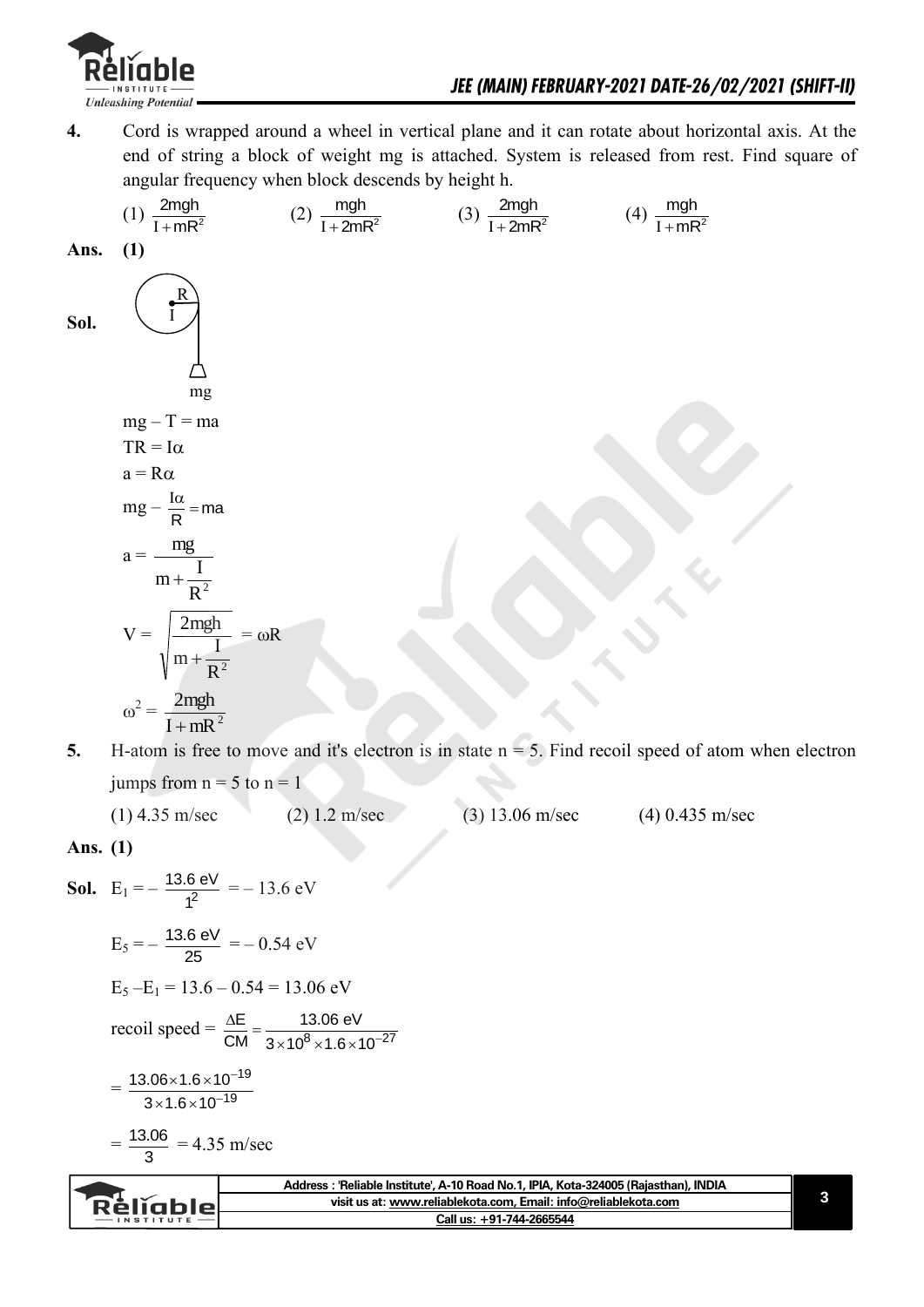

- **6.** Find dimensional formula of  $\lambda$  if  $\lambda = \frac{C}{\lambda}$ V  $\lambda = \frac{C}{N}$  (where, C = capacity ; V = Voltage)
- $(1)$   $[M^{-3}L^{-3}T^{7}A^{3}]$ ] (2)  $[M^{-2}L^{-2}T^{7}A^{3}]$  (3)  $[M^{-1}L^{-2}T^{7}A^{-3}]$  (4)  $[M^{3}L^{3}T^{7}A^{-3}]$ **Ans. (1)**
- **Sol.**  $1$ <sub>I</sub>  $-2$   $T^4$   $\Lambda^2$  $[\lambda] = \frac{[C]}{[V]} = \frac{[M^{-1}L^{-2}T^{4}A^{2}]}{[M^{2}T]T^{-3}A^{-1}]}$  $\frac{[U]}{[V]} = \frac{[V^2 + 2^2 + 1^2]}{[M^2LT^{-3}A^{-1}]}$  $-1$ T $-2$  $\lambda = \frac{[C]}{[N]} = \frac{[M^{-1}L^{-2}T^{4}A^{2}]}{[M^{2}T]T^{-3}A^{-1}}$  $= [M^{-3}L^{-3}T^{7}A^{3}]$
- **7.** Activity of a sample is A at time  $t_1$ . If it's activity is  $\frac{A}{b}$  $\frac{\pi}{5}$  at time t<sub>2</sub> then find the average life.

(1) 
$$
\frac{t_2 - t_1}{\ell n 5}
$$
 (2)  $\frac{\ell n 5}{t_2 - t_1}$  (3)  $\frac{\ell n 5}{t_2 + t_1}$  (4)  $\frac{t_2 + t_1}{\ell n 5}$ 

- **Ans.** (1)
- **Sol.**  $A = A_0 e^{-\lambda t}$  (Radio active decay law)

$$
\frac{A}{5} = Ae^{-\lambda(t_2 - t_1)}
$$
  
\n
$$
\ell n 5 = \lambda (t_2 - t_1)
$$
  
\n
$$
\frac{1}{\lambda} = \frac{t_2 - t_1}{\ell n 5}
$$

**8.** For given R-L-C circuit find out the peak current and resonance frequency.

~ 100mH 100F 120 30 sin 100t (1) 2A, 10 Hz (2) 0.2A, 5Hz (3) 2A, 5Hz (4) 0.2A, 10 Hz **Ans.** (2) **Sol.** Z = 2 2 2 2 R (X X ) 120 (10 100) 150 L C I<sup>0</sup> = V<sup>0</sup> 30 z 150 = 0.2A = 1 LC = 1 4 1 10 10 = 5 1 10 = 2f f = 100 100 2 10 2 10 5Hz

**9.** Two blocks of same mass M are connected to spring. A constant force F is applied on B. A moves away from B at some instant with accelerations a. Find the accelerations of A.

$$
\underset{F}{\leftarrow} \text{B}\text{-}\text{mmm}\overset{M}{\oplus} \underset{a}{\rightarrow}
$$

(1) 
$$
\frac{F+Ma}{M}
$$
 (2)  $\frac{F-Ma}{M}$  (3)  $\frac{M}{F+Ma}$  (4)  $\frac{M}{F-Ma}$ 

**Ans.** (1)

|           | Address: 'Reliable Institute', A-10 Road No.1, IPIA, Kota-324005 (Rajasthan), INDIA |  |
|-----------|-------------------------------------------------------------------------------------|--|
| Rèligblel | visit us at: www.reliablekota.com, Email: info@reliablekota.com                     |  |
|           | Call us: +91-744-2665544                                                            |  |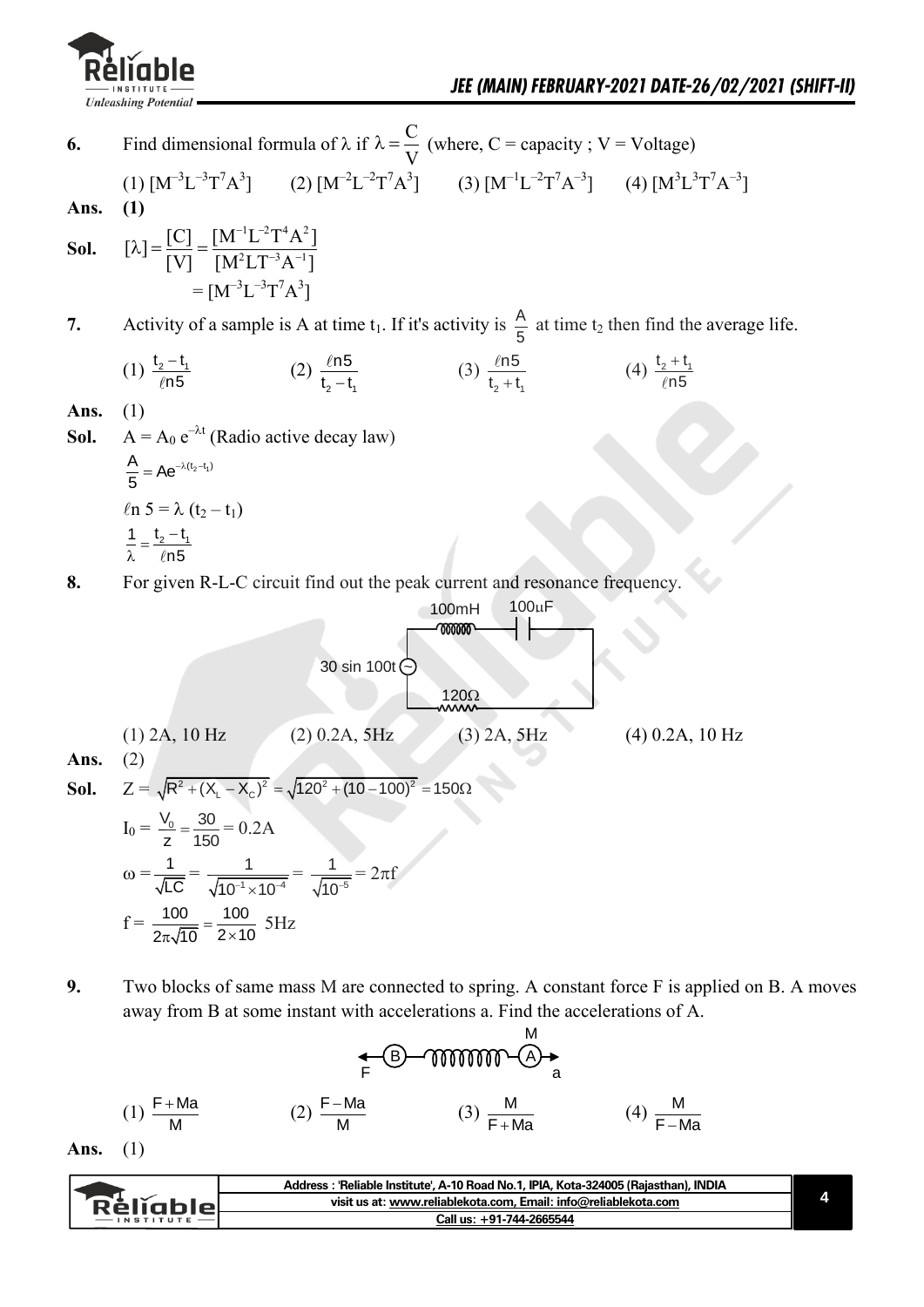

Sol.  $Kx = Ma$  $F + Kx = Ma_B$  $F + Ma = Ma_B$  $a_B = \frac{F}{M} + a$ 

**10.** Find the time taken by block to reach bottom most point.



- **11.** An unknown tuning fork 'A' when sounded with tuning fork B of 340 Hz gives 5 beats. When tuning fork A is filed then beat frequency become 2 beats. What will be the frequency of tuning fork 'A'. (1) 345 Hz (2) 335 Hz (3) 338 Hz (4) 342 Hz
- **Ans. (2)**

|               | Address: 'Reliable Institute', A-10 Road No.1, IPIA, Kota-324005 (Rajasthan), INDIA |  |
|---------------|-------------------------------------------------------------------------------------|--|
| Rèlĭablel     | visit us at: www.reliablekota.com, Email: info@reliablekota.com                     |  |
| $-$ INSTITUTE | Call us: +91-744-2665544                                                            |  |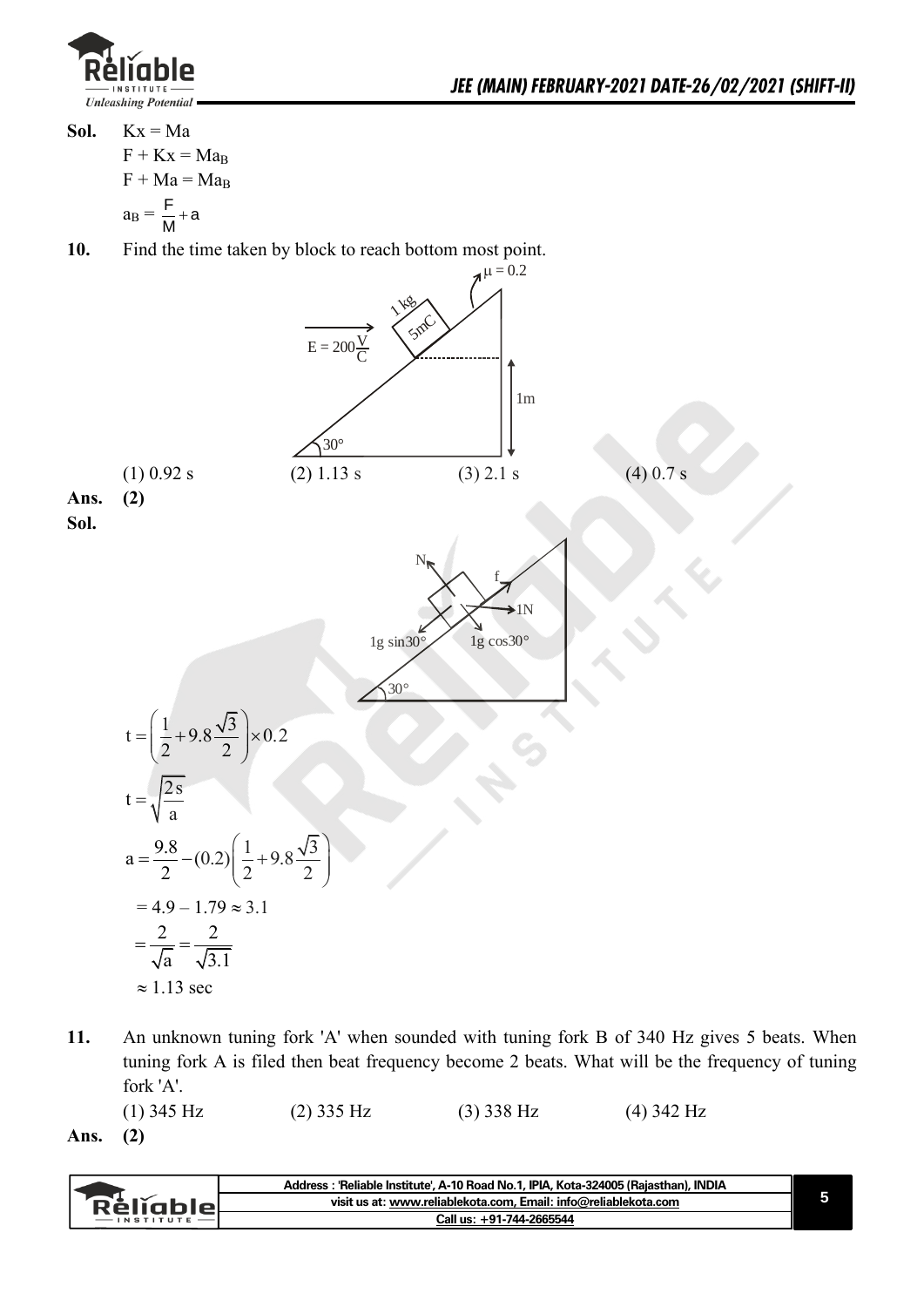

- **Sol.** On filing freq. increases so freq. of A would be 335. initially and on filing it would be 338 Hz. So beat freq. become 2 Hz.
- **12.** A plane is moving in horizontal plane with 180 km/hr. Its wings span is 10 m. If  $B = 2.5 \times 10^{-4}$ (Wb/m<sup>2</sup>) exists & angle of dip is 60° at a certain position. Find EMF induced between its wings span?
	- (1)  $108 \text{ mV}$  (2)  $66 \text{ mV}$  (3)  $50 \text{ mV}$  (4)  $80 \text{ mV}$
- **Ans. (1)**
- **Sol.**  $\varepsilon = \beta \ell \text{ v} \sin 60^\circ$

$$
= 0.25 \times 10 \times 180 \times \frac{5}{18} \times \frac{\sqrt{3} \times 10^{-3}}{2} = 108.1 \text{ mV}
$$

**13.** A metallic wire under tension  $T_1$  has length  $\ell_1$  and under tension  $T_2$  has length  $\ell_2$ . Find the original length of wire.

(1) 
$$
\frac{T_1 \ell_1 + T_2 \ell_2}{T_1 - T_2}
$$
 (2)  $\frac{T_1 \ell_1 - T_2 \ell_2}{T_1 - T_2}$  (3)  $\frac{\ell_1 + \ell_2}{2}$  (4)  $\frac{T_1 \ell_2 - T_2 \ell_1}{T_1 - T_2}$ 

**Ans. (4)** 

**Sol.** 
$$
\frac{T_1}{A} = \frac{y(\ell_1 - \ell)}{\ell}
$$

$$
\frac{T_2}{A} = \frac{y(\ell_2 - \ell)}{\ell}
$$

$$
\frac{T_1}{T_2} = \frac{\ell_1 - \ell}{\ell_2 - \ell}
$$

$$
T_1 \ell_2 - T_1 \ell = T_2 \ell_1 - T_2 \ell
$$

$$
\frac{T_1 \ell_2 - T_2 \ell_1}{T_1 - T_2} = \ell
$$

**14.** A resistor of length  $\ell$  is stretched by 25 %. Find % change in its resistance?

| $(1)$ 56% | $(2)$ 50% | $(3)$ 60% | $(4)$ 40% |
|-----------|-----------|-----------|-----------|
|-----------|-----------|-----------|-----------|

Ans. 
$$
(1)
$$

**Sol.** 
$$
R_i = \frac{\rho \ell}{A}
$$
  
\n $R_f = \frac{\rho(1.25\ell)}{(A/1.25)} = \frac{\rho \ell}{A}(1.25)^2$   
\n $\therefore R_f = R_i (1.5625)$   
\n $\therefore R_f = R_i (1+0.5625)$   
\n $\therefore \frac{R_f - R_i}{R_i} = 0.5625$ 

$$
\therefore \% \frac{\Delta R}{R} = 56.25\%
$$

| <b>Réliable</b><br>visit us at: www.reliablekota.com, Email: info@reliablekota.com |
|------------------------------------------------------------------------------------|
| Call us: +91-744-2665544                                                           |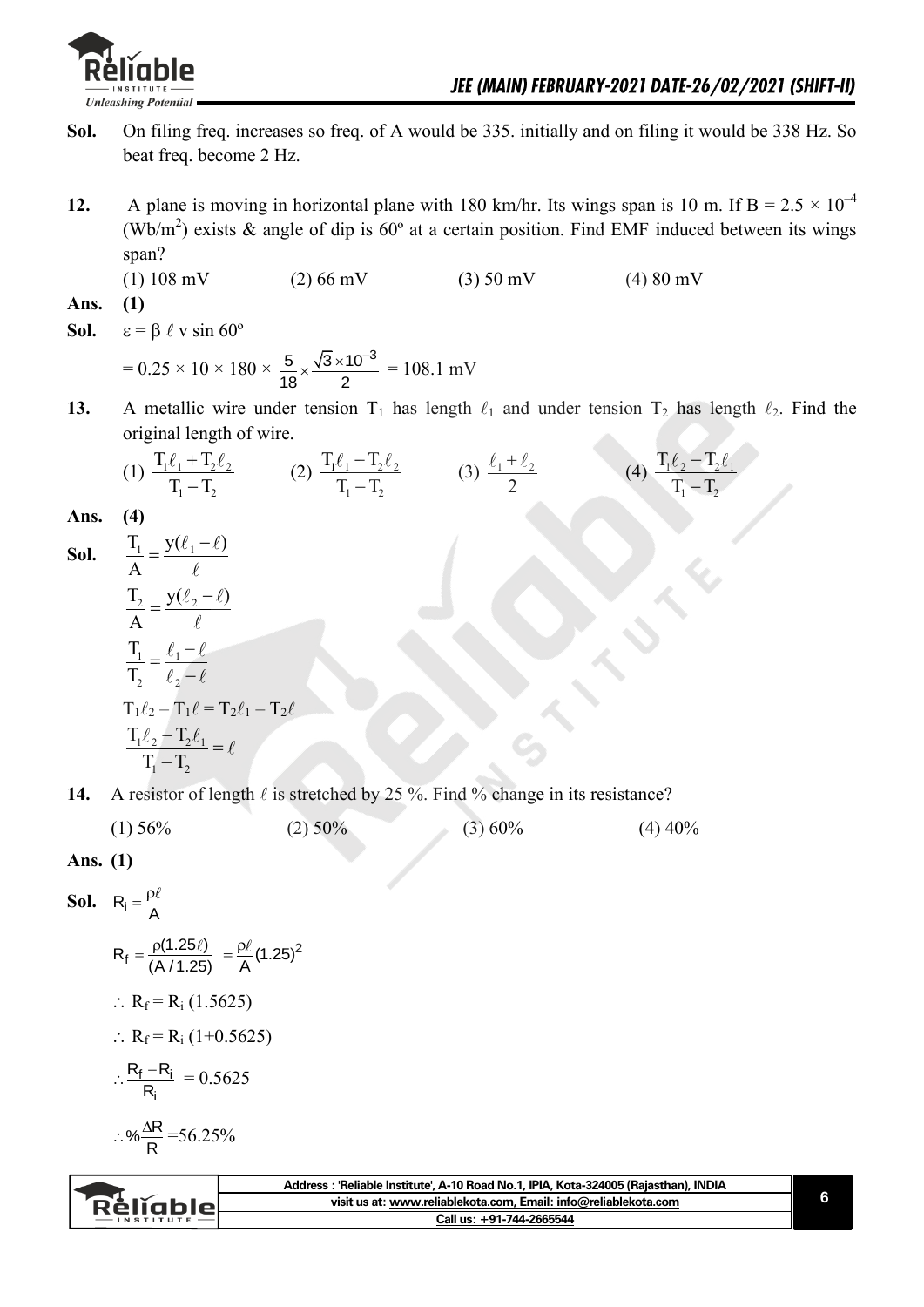

- **15.** If internal energy of an ideal gas is given by  $U = 3 PV + 4$  where P & V are pressure and volume respectively, identify the type of gas.
	- (1) Monoatomic (2) Diatomic
	-
- 
- (3) Polyatomic (4) Monoatomic or Diatomic

#### **Ans. (3)**

**Sol.** 
$$
U = 3 PV + 4
$$

$$
\frac{f}{2} \text{ PV} = 3 \text{ PV} + 4
$$

$$
f = 6 + \frac{8}{24}
$$

$$
\mathsf{PV}
$$

- $f > 6$  : Polyatomic gas.
- **16. Statement (1):** If a dipole is placed inside sphere then electric flux through it will be zero but electric field is not zero at at any point of surface of sphere having radius R.

**Statement (2):** In a metallic conducting sphere of radius R having charge Q at distance  $r < R$ electric field is zero but electric flux through sphere of radius r is not zero.

- (1) Statement (1) is correct, statement (2) is correct but not correct explanation.
- (2) Statement (1) is correct, statement (2) is correct and it is correct explanation.
- (3) Statement (1) is correct, statement (2) is wrong.
- (4) Statement (1) is wrong and statement (2) is also wrong.
- **Ans. (3)**
- **17. Assertion:** Angular magnification of object and image is same in case of simple microscope. **Reason:** We can place the object much closer to eye much less than 25 cm to get an enlarged image.
	- **(1)** Assertion and Reason both are correct Reason explains Assertion.
	- (2) Assertion and Reason both are correct but Reason is not correct explanation of Assertion.
	- (3) Assertion is correct, Reason is incorrect.
	- **(**4**)** Assertion is incorrect, Reason is correct.

#### **Ans. (3)**

**Sol.**



 Both obtain same angle, since image can be at a distance greater than 25 cm, object can be moved closer to eye

|                  | Address: 'Reliable Institute', A-10 Road No.1, IPIA, Kota-324005 (Rajasthan), INDIA |  |
|------------------|-------------------------------------------------------------------------------------|--|
| ReligbleL        | visit us at: www.reliablekota.com. Email: info@reliablekota.com                     |  |
| <b>INSTITUTE</b> | Call us: +91-744-2665544                                                            |  |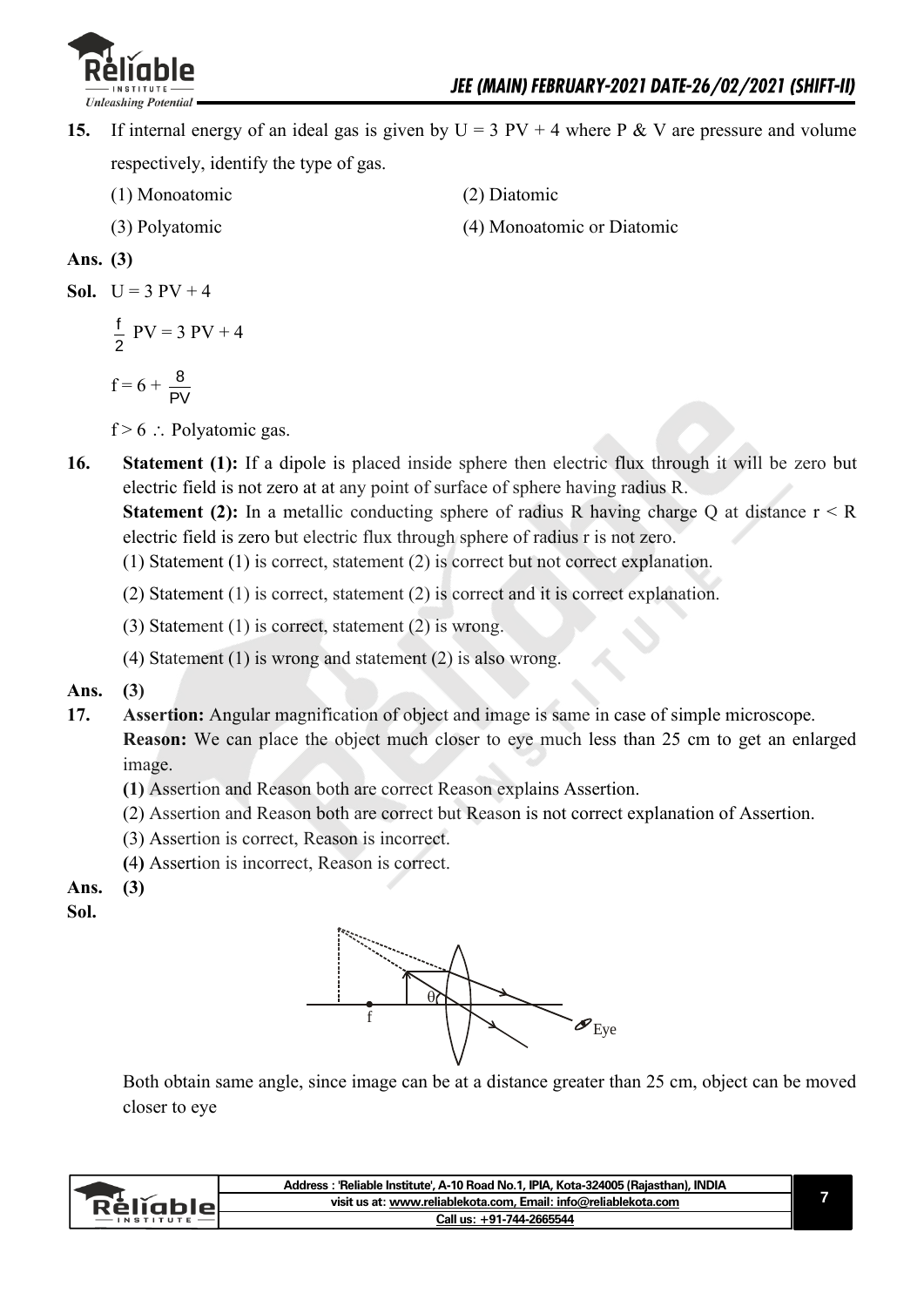

```
Ans. (3)
```
- **Sol.**  $y = \overline{A} + B = A.\overline{B}$
- **19. G**ravitational field intensity at A and C are equal but less than point B [B lies on the surface of earth] If OA :  $AB = x : y$ , then what will be value of x. [x and y are in lowest form]



| visit us at: www.reliablekota.com, Email: info@reliablekota.com<br>`RèlĭableL<br>Call us: +91-744-2665544<br>$-$ INSTITUTE $-$ | Address : 'Reliable Institute', A-10 Road No.1, IPIA, Kota-324005 (Rajasthan), INDIA |  |
|--------------------------------------------------------------------------------------------------------------------------------|--------------------------------------------------------------------------------------|--|
|                                                                                                                                |                                                                                      |  |
|                                                                                                                                |                                                                                      |  |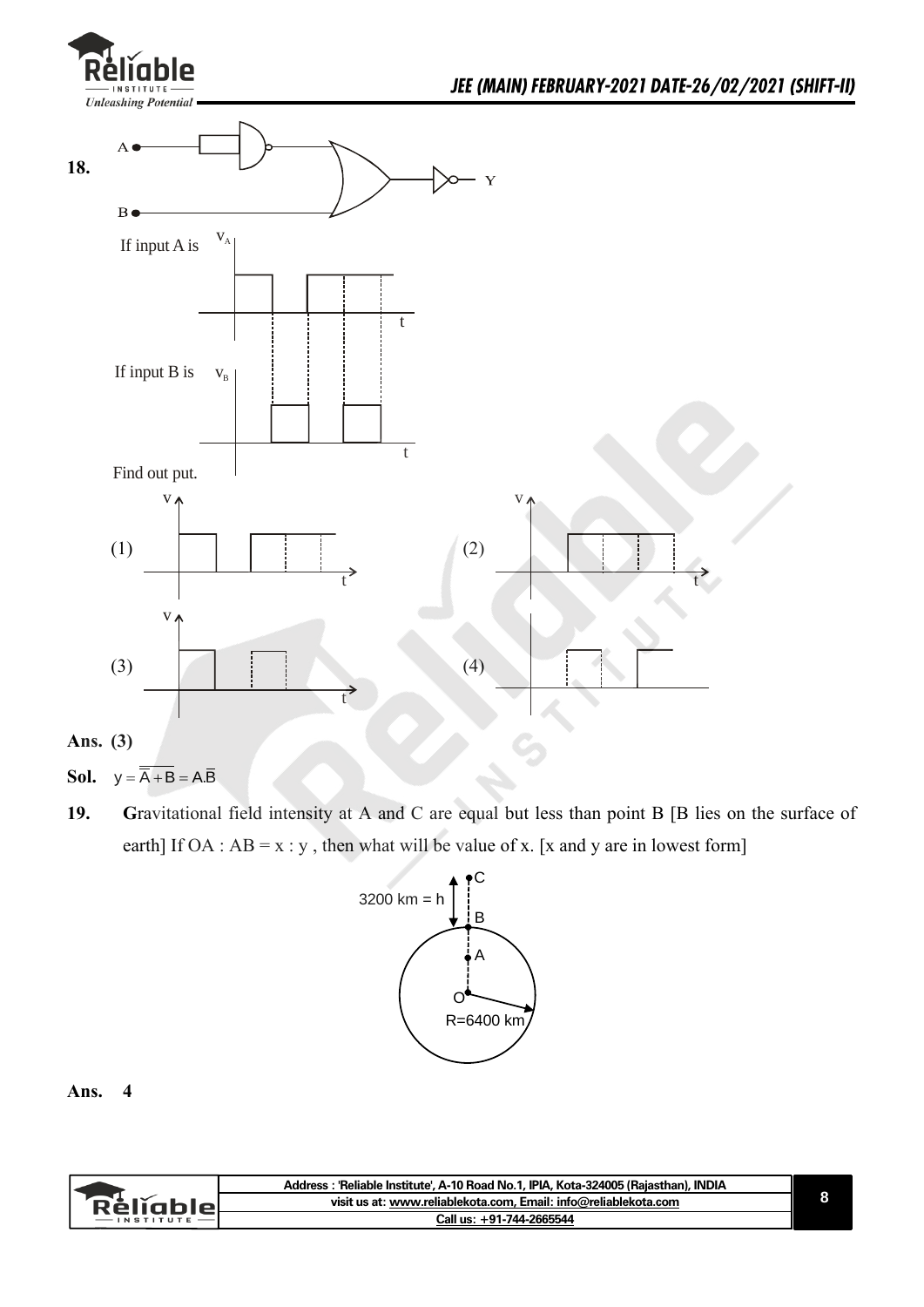

**Sol.** 2 – 2 GM GMr 3R $)^2$  R 2  $=$  $\left(\frac{3R}{2}\right)^2$  $OA = \frac{4R}{9} = r$  $AB = R - \frac{4R}{9} = \frac{5R}{9}$  OA : AB  $\frac{4R}{9}$ :  $\frac{5R}{9} \Rightarrow 4:5 = x: y$  $(x = 4)$ 

**20.** Time period of simple pendulum is T. in order to cover  $\frac{5}{6}$ 8 oscillation, it takes  $(\alpha)^T$  $\left(\frac{\alpha}{\beta}\right)$ . Find  $\alpha$  [it]

starts from mean position]

**Ans. 7** 

**Sol.** Oscillation is  $\left(\frac{1}{2} + \frac{1}{2}\right)$  $\left(\frac{1}{2} + \frac{1}{8}\right)$ 

For half oscilation, time required will be  $\frac{T}{2}$ 2



1 2 sinot  $\omega t =$ 6  $\pi$  $\therefore t = \frac{T}{12}$ 

$$
\frac{12}{\therefore \frac{T}{2} + \frac{T}{12} = \frac{7T}{12}}
$$

**21.** A body is performing SHM of amplitude a and time period T. If the position where its speed becomes half of maximum is  $\frac{\sqrt{xA}}{2}$ 2 , then find the value of x.

|           | Address : 'Reliable Institute', A-10 Road No.1, IPIA, Kota-324005 (Rajasthan), INDIA |  |
|-----------|--------------------------------------------------------------------------------------|--|
| Réligblel | visit us at: www.reliablekota.com, Email: info@reliablekota.com                      |  |
|           | Call us: +91-744-2665544                                                             |  |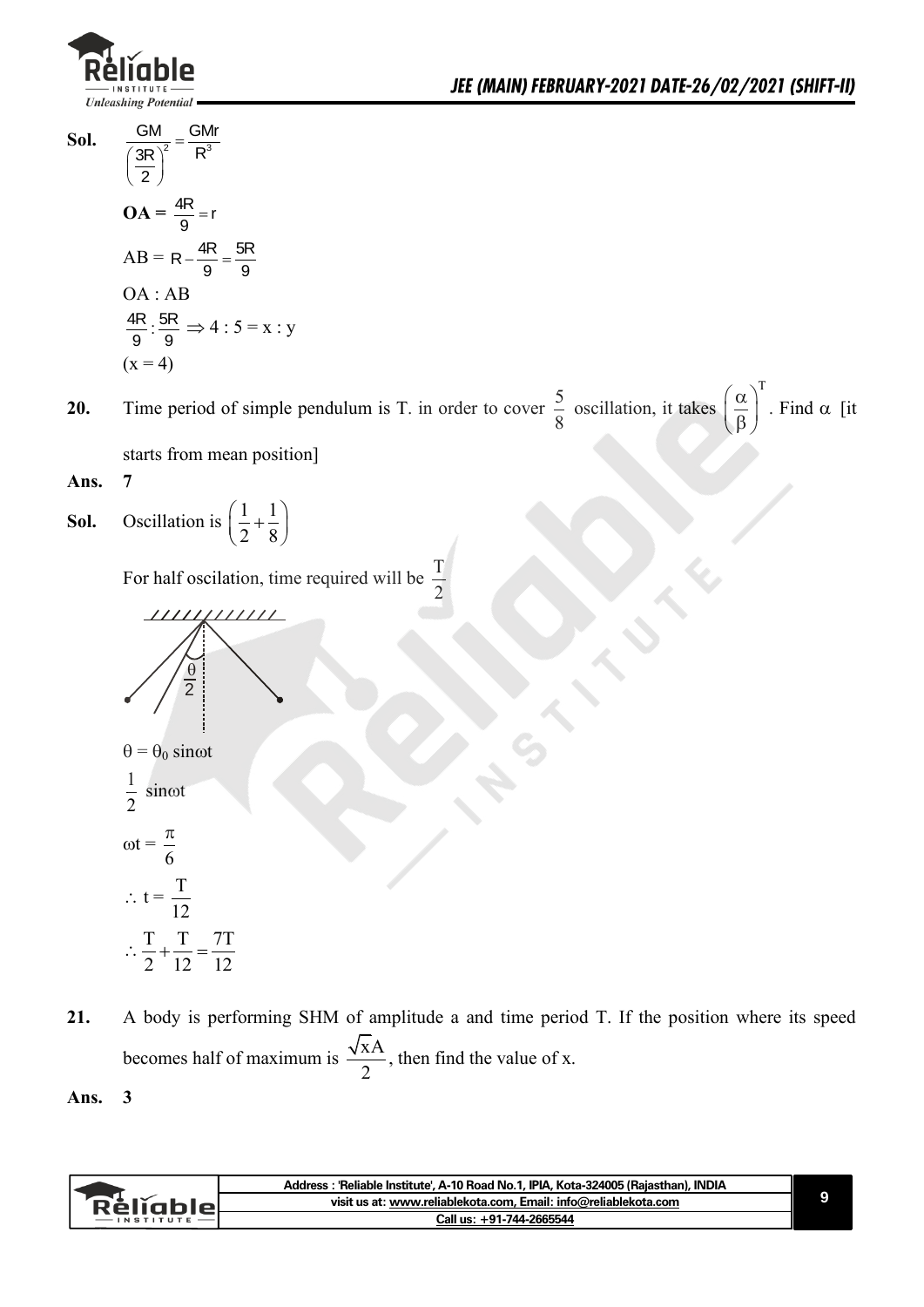

**Sol.**  $v = \omega \sqrt{A^2 - x^2}$ 

$$
\frac{A\omega}{2} = \omega\sqrt{A^2 - x^2}
$$

solving we get

$$
x = \frac{\sqrt{3}A}{2}
$$

**22.** A Zener diode circuit is given in figure. Find out current through Zener diode in mA.



### **Ans. 9**

**Sol.**



**23.** If 27 small drops, each of 10 volt are combined to form a big drop. What will be the potential of bigger drop in volt.

#### **Ans. 90**

**Sol.**   $v = \frac{kq}{r} = 10v$ 

$$
27 \times \frac{4}{3} \pi r^3 = \frac{4}{3} \pi R^3
$$

$$
R = 3r
$$

$$
v' = \frac{k \times 27q}{3r} = 90 \text{ volt}
$$

|                  | Address : 'Reliable Institute', A-10 Road No.1, IPIA, Kota-324005 (Rajasthan), INDIA |  |
|------------------|--------------------------------------------------------------------------------------|--|
| RèliableL        | visit us at: www.reliablekota.com, Email: info@reliablekota.com                      |  |
| <b>INSTITUTE</b> | Call us: +91-744-2665544                                                             |  |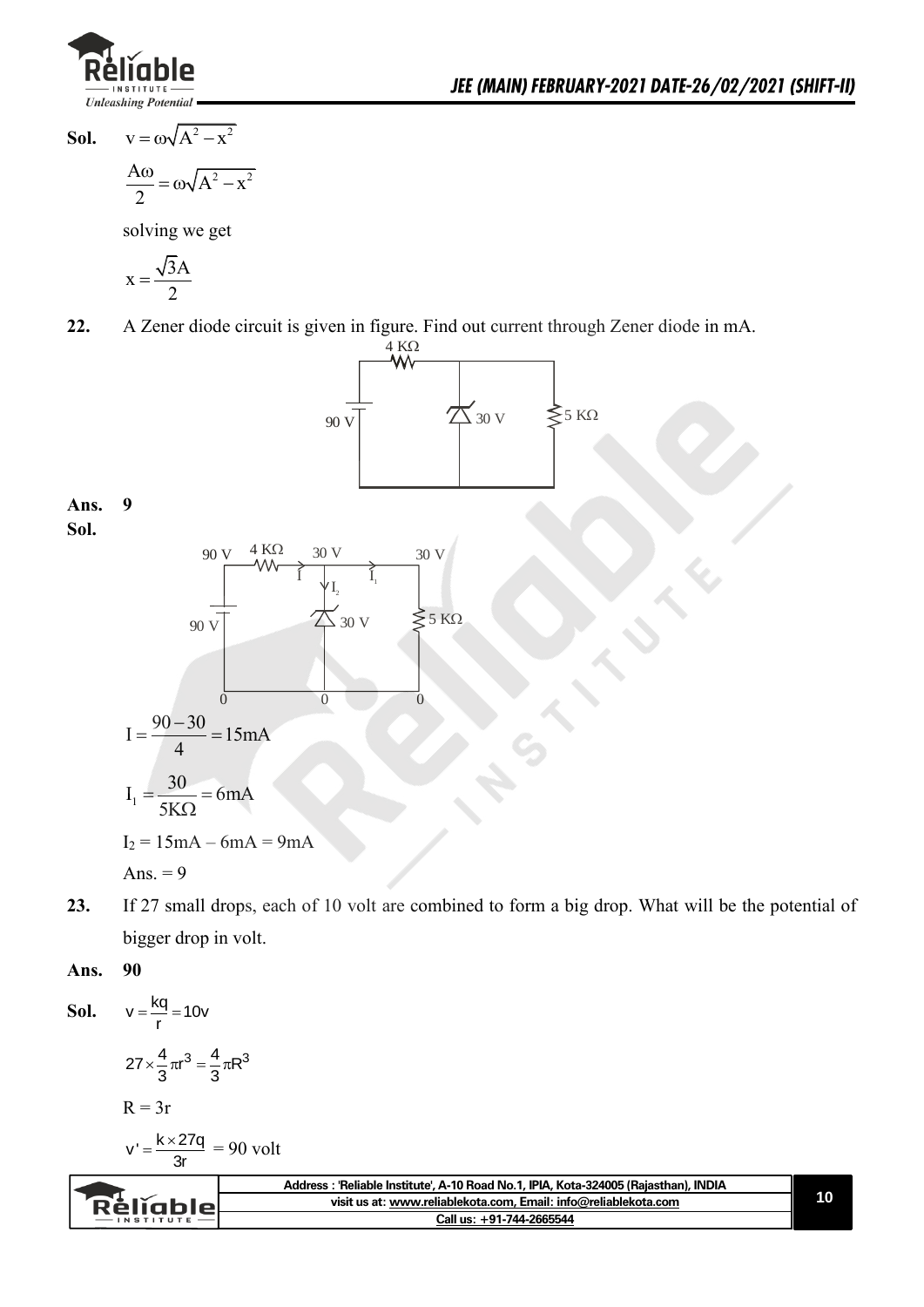

- **24.** An ideal gas follows a polytrophic process  $V = K T^{2/3}$  [K is a constant]. If Temp of gas is raised by 90°C, work done by gas is xR. Find x?
- **Ans.** 60

**Sol.** 
$$
V = KT^{2/3}
$$
  
\n $V^{3/2} = (K)^{3/2} T$   
\n $\therefore TV^{-3/2} = const. \Rightarrow x-1 = -3/2$   
\n $\therefore x = -1/2$   
\n $\therefore \omega = \frac{nR\Delta T}{-x+1}$   
\n $= \frac{1(R)(90)}{+2} = 60R$ 

25. Two beams of different intensity, such that photon energy in 1<sup>st</sup> is twice the work function and in other one is ten times the work function are incident on metal plate. If the ratio of maximum speed of photoelectron in the two cases is  $x : y$ , find x.

**Ans.** 1

**Sol.** Case–1.

```
2\phi - \phi = \frac{1}{2}mv_1^2\frac{1}{2}mv_1^2 ...(i)
            Case –2
10\phi - \phi = \frac{1}{2}mv_2^2\frac{1}{2}mv
                                                  ….(ii)
           Dividing (i) and (ii)
                       \frac{2}{2}v
             9φ v
              \frac{\phi}{\partial \phi} =1
                     2
             1 v
             3 v
                =\therefore x = 1
```
**26.** An aeroplane is flying horizontally with velocity 180 km/h. Magnetic field of earth is  $B = 2.5 \times 10^{-4}$  T and dip angle at that place is 60°. If the span of wings is 10 m. Find EMF induced in the wings.





|               | Address: 'Reliable Institute', A-10 Road No.1, IPIA, Kota-324005 (Rajasthan), INDIA |  |
|---------------|-------------------------------------------------------------------------------------|--|
| `RèlĭableL    | visit us at: www.reliablekota.com, Email: info@reliablekota.com                     |  |
| $-$ INSTITUTE | Call us: +91-744-2665544                                                            |  |
|               |                                                                                     |  |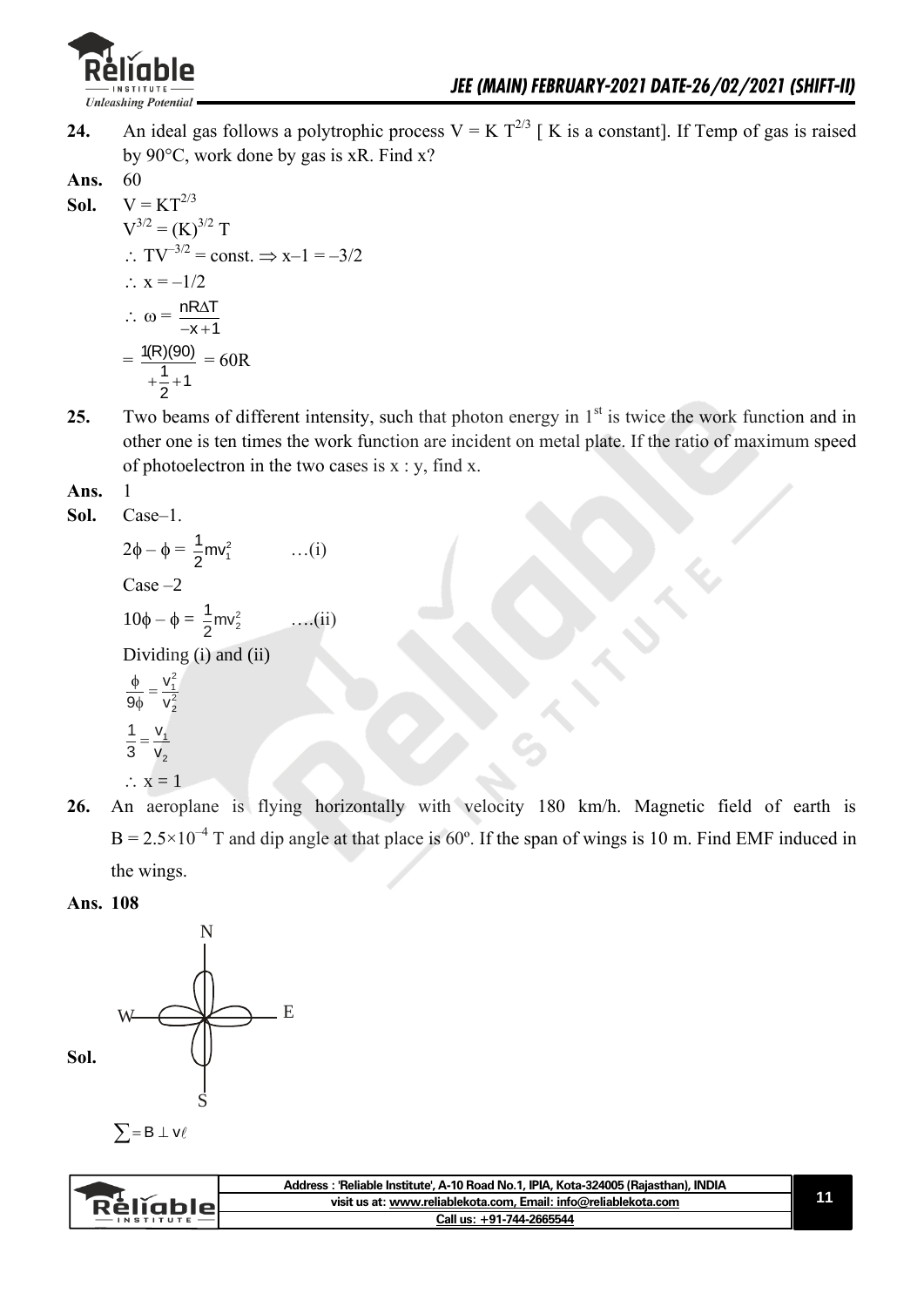



**27.** A source of light S is placed midway between mirror and line of motion of a person. Find the maximum distance m cm upto which person can see the image of object.

18



|                   | Address: 'Reliable Institute', A-10 Road No.1, IPIA, Kota-324005 (Rajasthan), INDIA |  |
|-------------------|-------------------------------------------------------------------------------------|--|
| <b>Réliable</b> L | visit us at: www.reliablekota.com, Email: info@reliablekota.com                     |  |
| <b>INSTITUTE</b>  | Call us: +91-744-2665544                                                            |  |